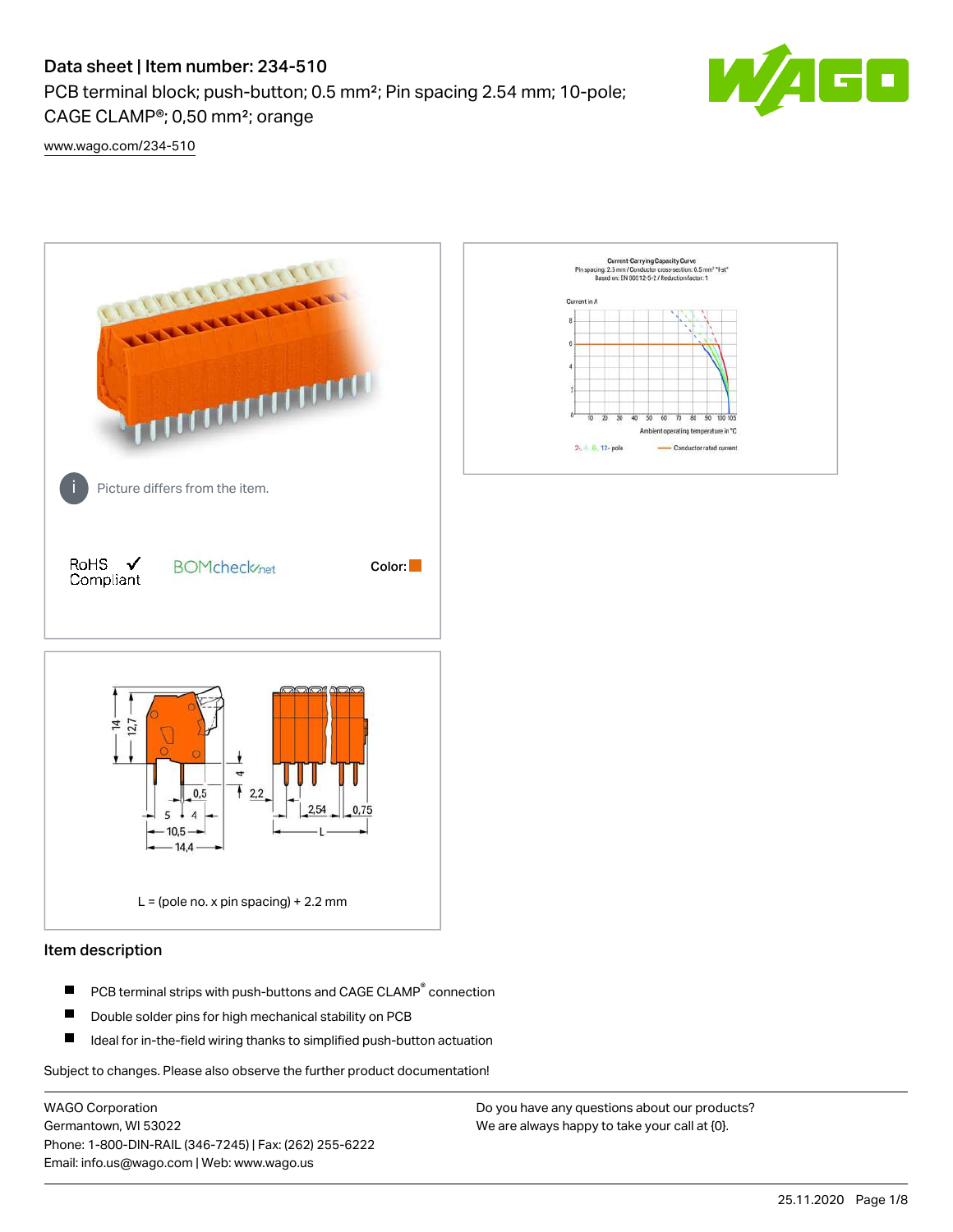W/AGO

**Convenient, tool-free operation** 

# Data Electrical data

# Ratings per IEC/EN 60664-1

| Ratings per                 | IEC/EN 60664-1                                                        |
|-----------------------------|-----------------------------------------------------------------------|
| Rated voltage (III / 3)     | 63 V                                                                  |
| Rated surge voltage (III/3) | $2.5$ kV                                                              |
| Rated voltage (III/2)       | 160 V                                                                 |
| Rated surge voltage (III/2) | $2.5$ kV                                                              |
| Nominal voltage (II/2)      | 320 V                                                                 |
| Rated surge voltage (II/2)  | $2.5$ kV                                                              |
| Rated current               | 6A                                                                    |
| Legend (ratings)            | $(III / 2)$ $\triangle$ Overvoltage category III / Pollution degree 2 |

# Ratings per UL 1059

| Approvals per                  | UL 1059 |
|--------------------------------|---------|
| Rated voltage UL (Use Group B) | 150 V   |
| Rated current UL (Use Group B) | 4 A     |

# Ratings per CSA

| Approvals per                   | CSA   |
|---------------------------------|-------|
| Rated voltage CSA (Use Group B) | 150 V |
| Rated current CSA (Use Group B) |       |

# Connection data

| Connection technology                             | CAGE CLAMP <sup>®</sup>                |
|---------------------------------------------------|----------------------------------------|
| Actuation type                                    | Push-button                            |
| Solid conductor                                   | $0.080.5$ mm <sup>2</sup> / 28  20 AWG |
| Fine-stranded conductor                           | $0.080.5$ mm <sup>2</sup> / 28  20 AWG |
| Fine-stranded conductor; with insulated ferrule   | $0.25 \text{ mm}^2$                    |
| Fine-stranded conductor; with uninsulated ferrule | $0.25 \text{ mm}^2$                    |
| Strip length                                      | $56$ mm $/ 0.20.24$ inch               |
| Conductor connection direction to PCB             | 90°                                    |
| Pole No.                                          | 10                                     |

Subject to changes. Please also observe the further product documentation!

| WAGO Corporation                                       | Do you have any questions about our products? |
|--------------------------------------------------------|-----------------------------------------------|
| Germantown, WI 53022                                   | We are always happy to take your call at {0}. |
| Phone: 1-800-DIN-RAIL (346-7245)   Fax: (262) 255-6222 |                                               |
| Email: info.us@wago.com   Web: www.wago.us             |                                               |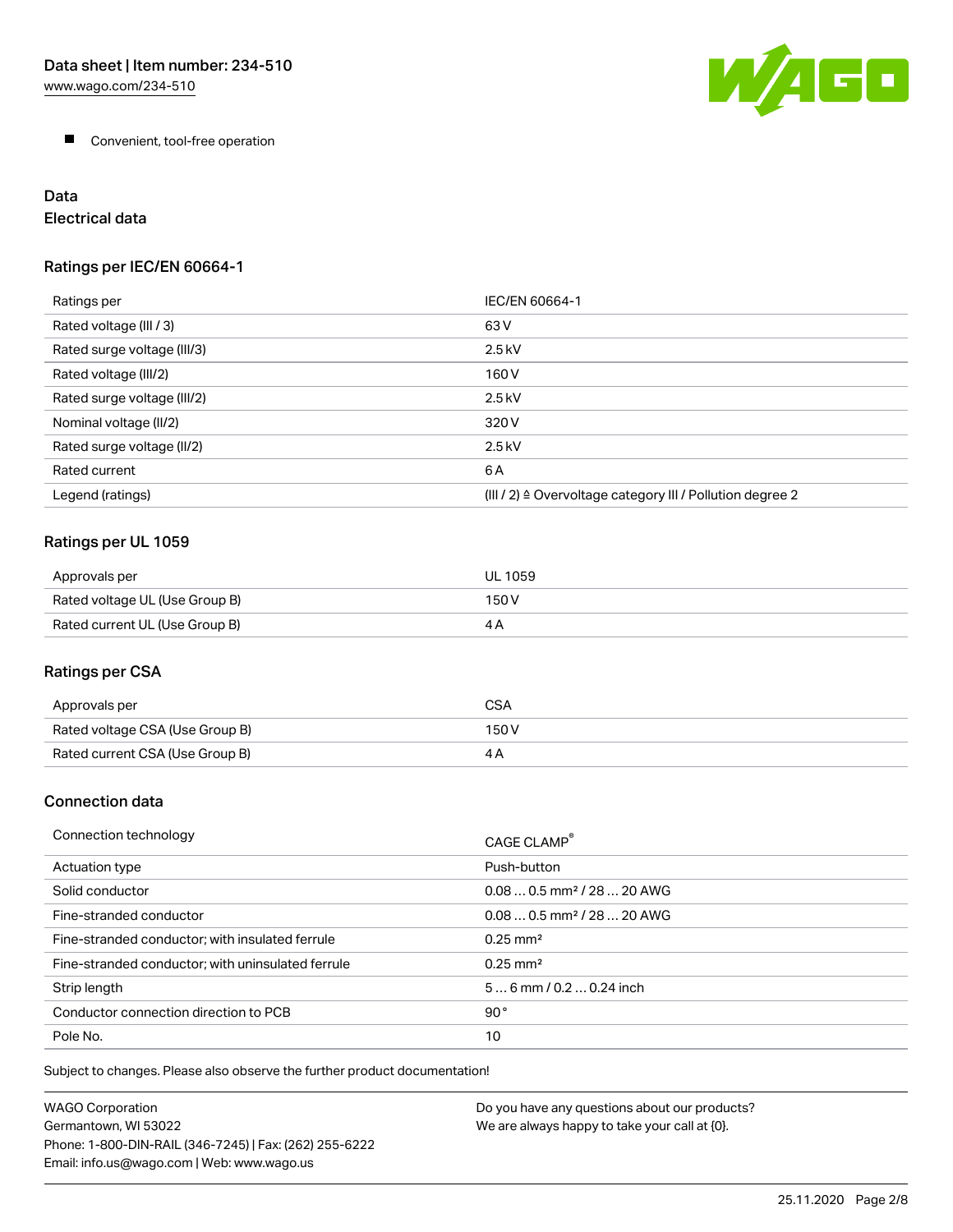[www.wago.com/234-510](http://www.wago.com/234-510)



| Total number of connection points | 10 |
|-----------------------------------|----|
| Total number of potentials        | 10 |
| Number of connection types        |    |
| Number of levels                  |    |

# Physical data

| Pin spacing                          | 2.54 mm / 0.1 inch   |
|--------------------------------------|----------------------|
| Width                                | 27.6 mm / 1.087 inch |
| Height                               | 18 mm / 0.709 inch   |
| Height from the surface              | 14 mm / 0.551 inch   |
| Depth                                | 14.4 mm / 0.567 inch |
| Solder pin length                    | 4 mm                 |
| Solder pin dimensions                | $0.5 \times 0.75$ mm |
| Drilled hole diameter with tolerance | 1 1 $(+0.1)$ mm      |

# PCB contact

| PCB contact                         | тнт                                      |
|-------------------------------------|------------------------------------------|
| Solder pin arrangement              | over the entire terminal strip (in-line) |
| Number of solder pins per potential |                                          |

## Material Data

| Color                       | orange                                |
|-----------------------------|---------------------------------------|
| Material group              |                                       |
| Insulation material         | Polyamide (PA66)                      |
| Flammability class per UL94 | V <sub>0</sub>                        |
| Clamping spring material    | Chrome nickel spring steel (CrNi)     |
| Contact material            | Electrolytic copper $(E_{\text{Cl}})$ |
| Contact plating             | tin-plated                            |
| Fire load                   | 0.074 MJ                              |
| Weight                      | 5.1 <sub>g</sub>                      |
|                             |                                       |

# Environmental Requirements

| Limit temperature range | -60  +105 °C |
|-------------------------|--------------|
|-------------------------|--------------|

Subject to changes. Please also observe the further product documentation!

WAGO Corporation Germantown, WI 53022 Phone: 1-800-DIN-RAIL (346-7245) | Fax: (262) 255-6222 Email: info.us@wago.com | Web: www.wago.us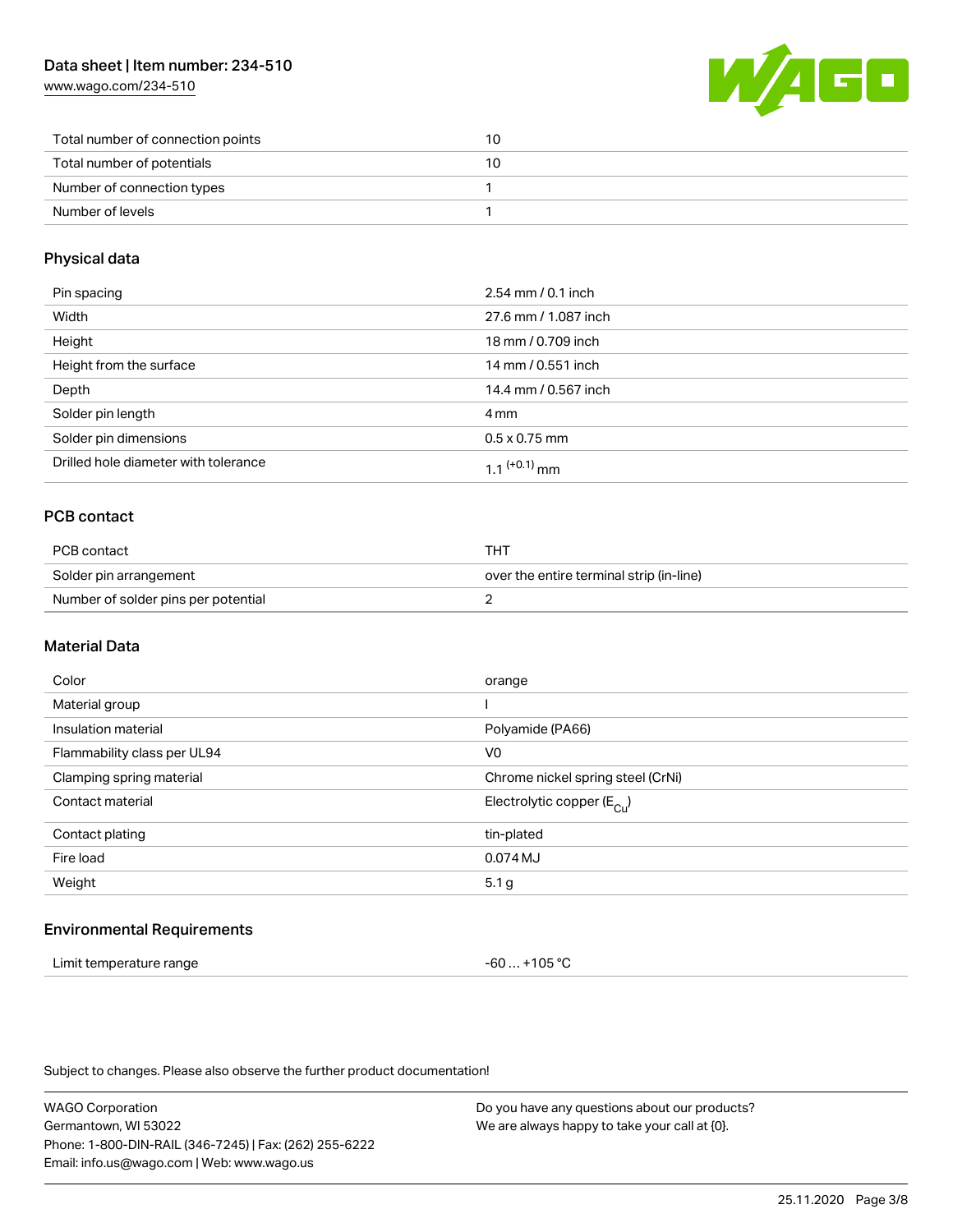

# Commercial data

| Product Group         | 4 (Printed Circuit) |
|-----------------------|---------------------|
| Packaging type        | <b>BOX</b>          |
| Country of origin     | CН                  |
| <b>GTIN</b>           | 4044918652186       |
| Customs tariff number | 85369010000         |

# Approvals / Certificates

#### Country specific Approvals

| Logo       | Approval                                     | <b>Additional Approval Text</b> | Certificate<br>name |
|------------|----------------------------------------------|---------------------------------|---------------------|
|            | <b>CCA</b><br>DEKRA Certification B.V.       | EN 60998                        | NTR NL<br>6946      |
| KEMA       | <b>CCA</b><br>DEKRA Certification B.V.       | EN 60998                        | 2153951.01          |
|            | <b>CCA</b><br>DEKRA Certification B.V.       | EN 60947-7-4                    | NTR NL<br>7787      |
|            | <b>CSA</b><br>DEKRA Certification B.V.       | C22.2                           | 1465035             |
| EMA<br>EUR | <b>KEMA/KEUR</b><br>DEKRA Certification B.V. | EN 60947-7-4                    | 71-111042           |

## Ship Approvals

| Logo | Approval                                  | <b>Additional Approval Text</b> | Certificate<br>name                |
|------|-------------------------------------------|---------------------------------|------------------------------------|
| ABS. | <b>ABS</b><br>American Bureau of Shipping | $\overline{\phantom{0}}$        | $19 -$<br>HG1869876-<br><b>PDA</b> |
|      | <b>BV</b>                                 | IEC 60998                       | 11915/D0                           |

Subject to changes. Please also observe the further product documentation!

| WAGO Corporation                                       | Do you have any questions about our products? |
|--------------------------------------------------------|-----------------------------------------------|
| Germantown, WI 53022                                   | We are always happy to take your call at {0}. |
| Phone: 1-800-DIN-RAIL (346-7245)   Fax: (262) 255-6222 |                                               |
| Email: info.us@wago.com   Web: www.wago.us             |                                               |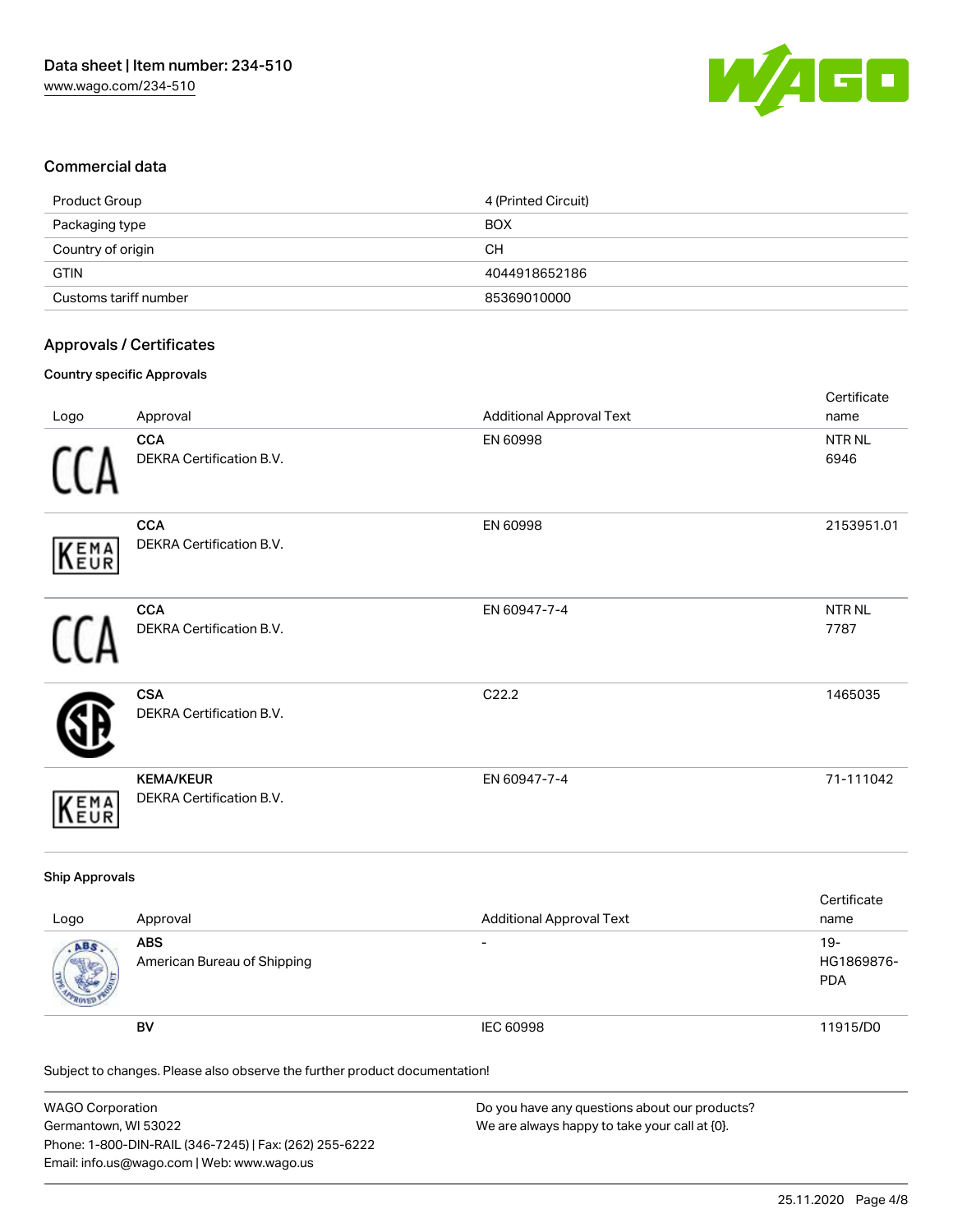# Data sheet | Item number: 234-510

[www.wago.com/234-510](http://www.wago.com/234-510)



Bureau Veritas S.A. BV



- TAE000016Z

**ONV.GL** 

DNV GL Det Norske Veritas, Germanischer Lloyd

## UL-Approvals

|      |                               |                                 | Certificate |
|------|-------------------------------|---------------------------------|-------------|
| Logo | Approval                      | <b>Additional Approval Text</b> | name        |
|      | UL                            | <b>UL 1059</b>                  | 20190731-   |
| Б    | UL International Germany GmbH |                                 | E45172      |

# Compatible products

|         | Item no.: 210-331/254-202                                                                               | www.wago.com/210-331 |
|---------|---------------------------------------------------------------------------------------------------------|----------------------|
|         | Marking strips; as a DIN A4 sheet; MARKED; 1-16 (400x); Height of marker strip: 2.3 mm/0.091 in; Strip  | /254-202             |
|         | length 182 mm; Horizontal marking; Self-adhesive; white                                                 |                      |
|         | Item no.: 210-331/254-204                                                                               | www.wago.com/210-331 |
|         | Marking strips; as a DIN A4 sheet; MARKED; 17-32 (400x); Height of marker strip: 2.3 mm/0.091 in; Strip | $/254 - 204$         |
|         | length 182 mm; Horizontal marking; Self-adhesive; white                                                 |                      |
|         | Item no.: 210-331/254-206                                                                               |                      |
|         | Marking strips; as a DIN A4 sheet; MARKED; 33-48 (400x); Height of marker strip: 2.3 mm/0.091 in; Strip | www.wago.com/210-331 |
|         | length 182 mm; Horizontal marking; Self-adhesive; white                                                 | /254-206             |
|         | Item no.: 210-331/254-207                                                                               |                      |
|         | Marking strips; as a DIN A4 sheet; MARKED; 1-48 (100x); Height of marker strip: 2.3 mm/0.091 in; Strip  | www.wago.com/210-331 |
|         | length 182 mm; Horizontal marking; Self-adhesive; white                                                 | /254-207             |
| tools   |                                                                                                         |                      |
|         | Item no.: 210-648                                                                                       | www.wago.com/210-648 |
|         | Operating tool; Blade: 2.5 x 0.4 mm; with a partially insulated shaft; angled; short                    |                      |
|         | Item no.: 210-719                                                                                       |                      |
|         | Operating tool; Blade: 2.5 x 0.4 mm; with a partially insulated shaft                                   | www.wago.com/210-719 |
| ferrule |                                                                                                         |                      |
|         | Item no.: 216-131                                                                                       |                      |
|         | Ferrule; Sleeve for 0.25 mm <sup>2</sup> / AWG 24; uninsulated; electro-tin plated; silver-colored      | www.wago.com/216-131 |
|         |                                                                                                         |                      |

Subject to changes. Please also observe the further product documentation!

WAGO Corporation Germantown, WI 53022 Phone: 1-800-DIN-RAIL (346-7245) | Fax: (262) 255-6222 Email: info.us@wago.com | Web: www.wago.us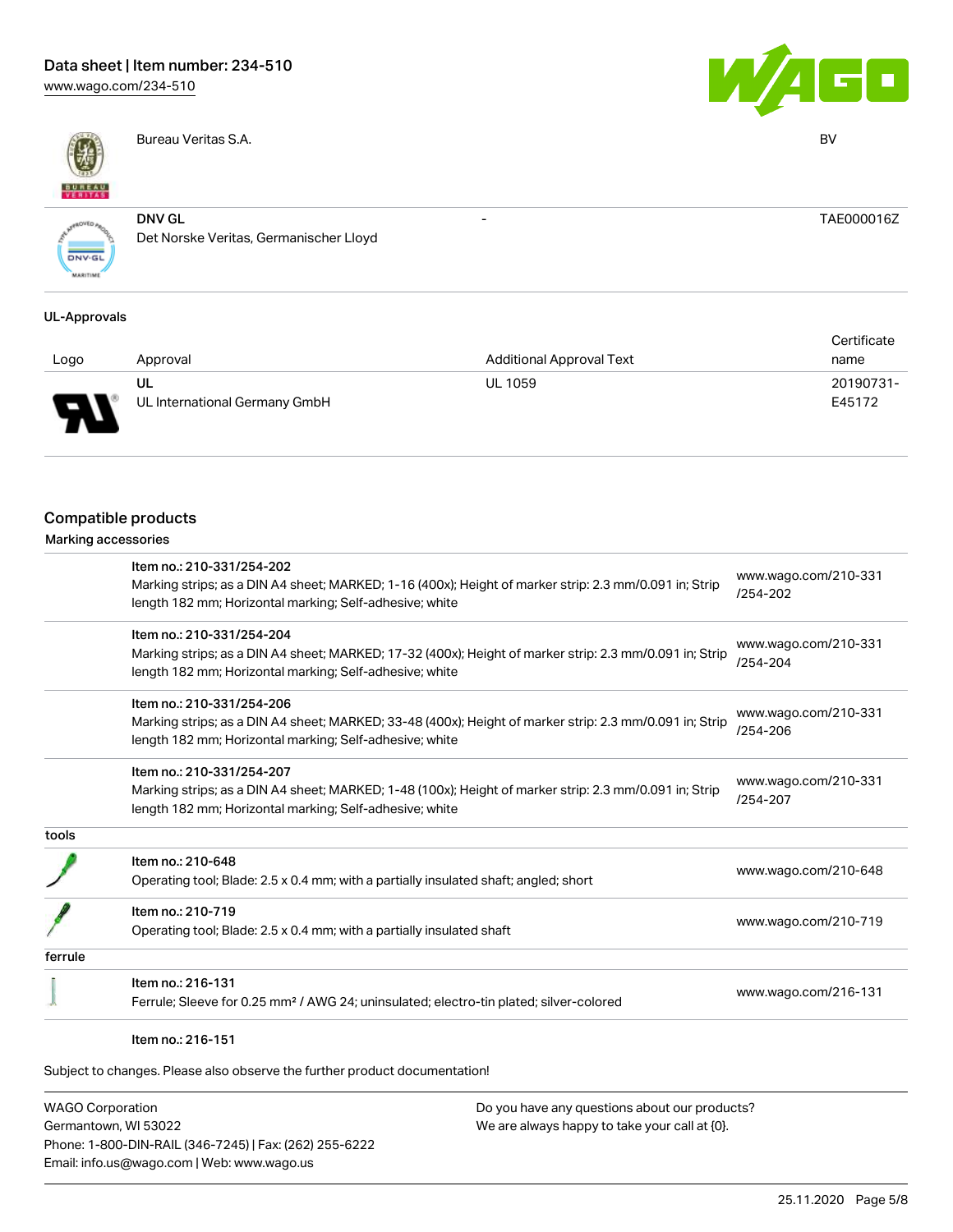# Data sheet | Item number: 234-510 [www.wago.com/234-510](http://www.wago.com/234-510)



|                      | Ferrule; Sleeve for 0.25 mm <sup>2</sup> / AWG 24; uninsulated; electro-tin plated                                                                                     |               | www.wago.com/216-151                         |  |
|----------------------|------------------------------------------------------------------------------------------------------------------------------------------------------------------------|---------------|----------------------------------------------|--|
|                      | Item no.: 216-301<br>Ferrule; Sleeve for 0.25 mm <sup>2</sup> / AWG 24; insulated; electro-tin plated; yellow                                                          |               | www.wago.com/216-301<br>www.wago.com/216-321 |  |
|                      | Item no.: 216-321<br>Ferrule; Sleeve for 0.25 mm <sup>2</sup> / AWG 24; insulated; electro-tin plated; yellow                                                          |               |                                              |  |
| <b>Downloads</b>     | Documentation                                                                                                                                                          |               |                                              |  |
|                      | <b>Additional Information</b>                                                                                                                                          |               |                                              |  |
|                      | Technical explanations<br>Apr 3, 2019                                                                                                                                  | pdf<br>3.6 MB | Download                                     |  |
| <b>CAD files</b>     |                                                                                                                                                                        |               |                                              |  |
| CAD data             |                                                                                                                                                                        |               |                                              |  |
| 2D/3D Models 234-510 |                                                                                                                                                                        | <b>URL</b>    | Download                                     |  |
| <b>CAE</b> data      |                                                                                                                                                                        |               |                                              |  |
|                      | EPLAN Data Portal 234-510                                                                                                                                              | <b>URL</b>    | Download                                     |  |
|                      | ZUKEN Portal 234-510                                                                                                                                                   | URL           | Download                                     |  |
| PCB Design           |                                                                                                                                                                        |               |                                              |  |
|                      | Symbol and Footprint 234-510                                                                                                                                           | URL           | Download                                     |  |
|                      | CAx data for your PCB design, consisting of "schematic symbols and PCB footprints",<br>allow easy integration of the WAGO component into your development environment. |               |                                              |  |
|                      | Supported formats:                                                                                                                                                     |               |                                              |  |
| ш                    | Accel EDA 14 & 15                                                                                                                                                      |               |                                              |  |
|                      | Altium 6 to current version                                                                                                                                            |               |                                              |  |
| ш                    | Cadence Allegro                                                                                                                                                        |               |                                              |  |
| ш                    | DesignSpark                                                                                                                                                            |               |                                              |  |
|                      | Eagle Libraries                                                                                                                                                        |               |                                              |  |
|                      | KiCad                                                                                                                                                                  |               |                                              |  |
|                      | Mentor Graphics BoardStation                                                                                                                                           |               |                                              |  |
| ш                    | Mentor Graphics Design Architect                                                                                                                                       |               |                                              |  |

WAGO Corporation Germantown, WI 53022 Phone: 1-800-DIN-RAIL (346-7245) | Fax: (262) 255-6222 Email: info.us@wago.com | Web: www.wago.us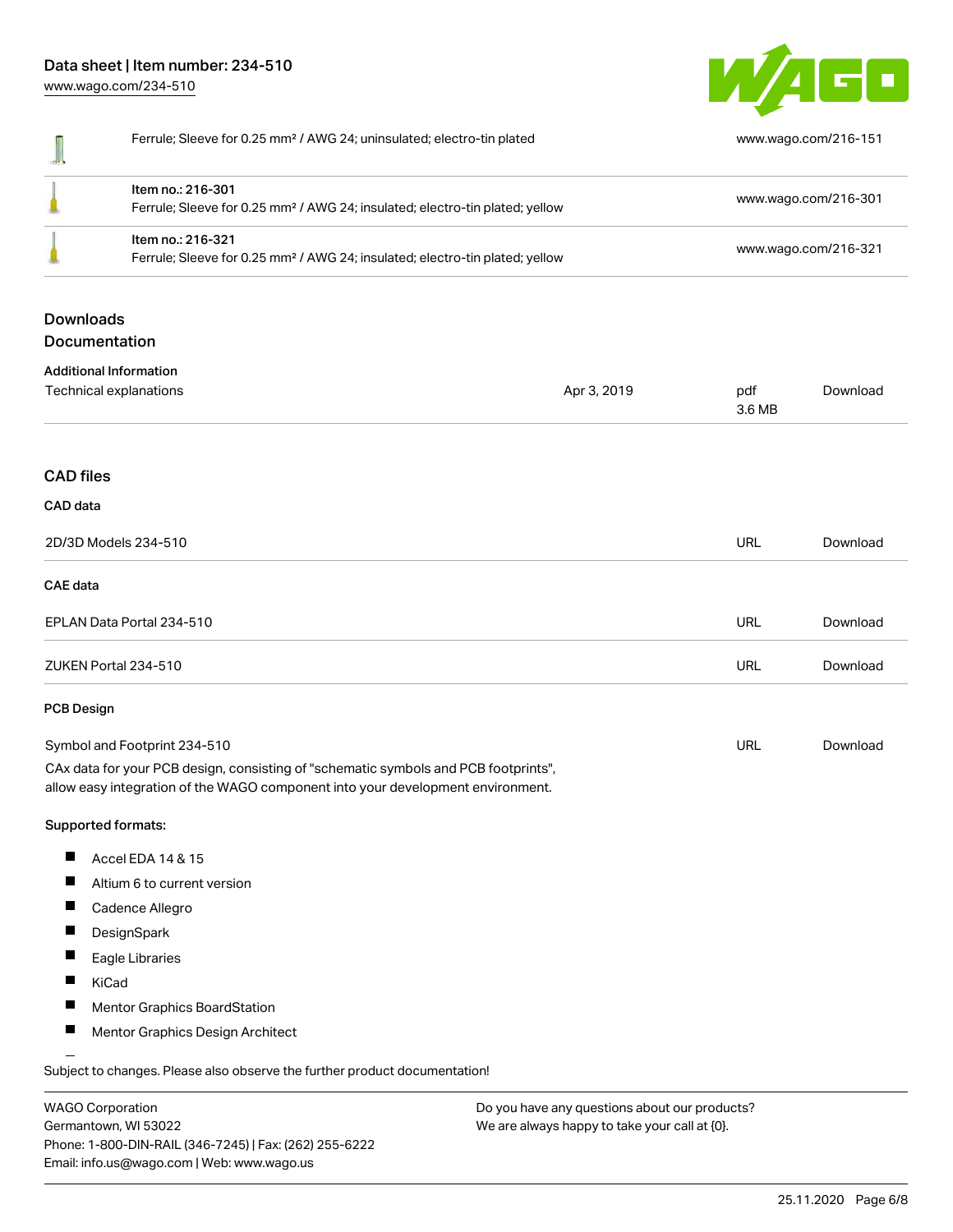[www.wago.com/234-510](http://www.wago.com/234-510)



- $\blacksquare$ Mentor Graphics Design Expedition 99 and 2000
- $\blacksquare$ OrCAD 9.X PCB and Capture
- $\blacksquare$ PADS PowerPCB 3, 3.5, 4.X, and 5.X
- $\blacksquare$ PADS PowerPCB and PowerLogic 3.0
- П PCAD 2000, 2001, 2002, 2004, and 2006
- $\blacksquare$ Pulsonix 8.5 or newer
- $\blacksquare$ STL
- $\blacksquare$ 3D STEP
- $\blacksquare$ TARGET 3001!
- $\blacksquare$ View Logic ViewDraw
- $\blacksquare$ Quadcept
- П Zuken CadStar 3 and 4
- $\blacksquare$ Zuken CR-5000 and CR-8000

PCB Component Libraries (EDA), PCB CAD Library Ultra Librarian

### Installation Notes

### Conductor termination



Nominal cross-section: 0.5 mm<sup>2</sup> (20 AWG); Inserting/removing a conductor.

0.75 mm² (18 AWG) only in every other position

Marking

Subject to changes. Please also observe the further product documentation!

WAGO Corporation Germantown, WI 53022 Phone: 1-800-DIN-RAIL (346-7245) | Fax: (262) 255-6222 Email: info.us@wago.com | Web: www.wago.us